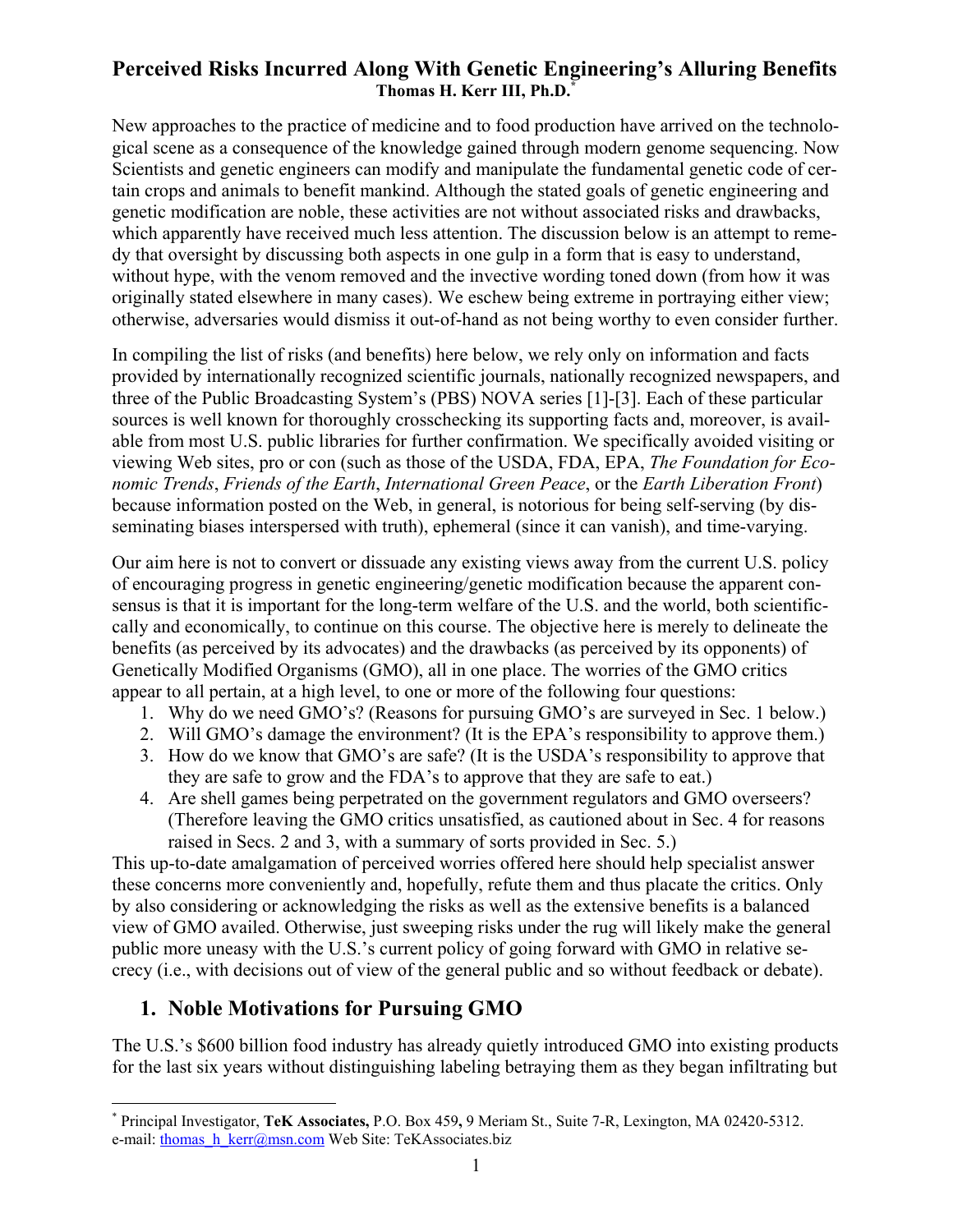now permeate the U.S. food supply, but, apparently, also without incident or disruption so GMO's are apparently safe enough. "According to the U.S. Department of Agriculture, about 75% of year 2002's soy crop in this country was genetically engineered, up from 68% in 2001 and 54% in 2000. About 32% of the corn crop included biotech varieties and it is predicted to be 38% of the 79 million acres of corn to be produced in 2003. Indeed in 2004, about 76% of the products on American grocery store shelves already include some kind of biotechnology, mostly in the form of soy oil, corn oil, or corn sweetener" [35]. The percentage is so large that a worry was that the European Union, fearing an increased risk of accidental cross-contamination, may possibly boycott all food from the U.S. and not just the GMO food that EU has already boycotted for the last 4 years [39].

Europe, which initially vehemently resisted GMO a decade ago, is still slow to follow the U.S. lead and the current "European moratorium on GMO foods has already cost U.S. farmers an estimated \$300 million/yr in lost (export) sales" [35]. In contrast to the European Union's embracing a "precautionary principle" of basing regulatory policy on the *significant possibility of risk,* the U.S. regulations are *not imposed until after there is concrete evidence of harm* [38]. China was initially very enthusiastic about developing and introducing GM food but is now proceeding with extreme caution [34]. However, a turn of events occurred in May 2004 when the EU (under further pressure from the U.S.) became receptive by allowing limited imports of GMO foods to start. The US had earlier officially objected to the EU's blocking actions as "being hostile to US trade interests". In 2003, Bolivia complained that it tested USAID food and that it contained Starlink corn, which is prohibited for human consumption in the US. It would seem that sovereign nations have the right to establish their own internal polices to which exporters should comply.

GMO critics respond that current world food production is enough to feed 9 billion people so why is hunger even an issue today since there are only 6 billion mouths to feed worldwide? If enough food is already produced, why is there a need for GMO? The lack of money available to the current 800 million chronically malnourished poor of the world to pay for "further distribution of the excess food to where it is needed" is cited as the reason why hunger still persists.

Agricultural scientists continue to seek methods of increasing farm productivity to compensate for how population growth increases the total number of mouths to feed (where the world population is predicted to be 9 billion by 2025) and to allow local solutions to remedy the distribution problem. It is reasonably speculated that the best local solution for developing countries that currently engage in mere subsistence farming is to greatly improve their productivity and to also avoid likely crop failures due to known insect or fungal pests by embracing the most advanced, high technology GMO remedies as they endeavor to meet their own needs in availing sufficient nourishment *to their own people by their own efforts* thus fostering self reliance and pride (see [4] for complicating aspects thwarting this simple remedy in certain  $3<sup>rd</sup>$  world countries due to rampant HIV/AIDS severely reducing available agricultural manpower).

The potential remedy to ameliorate world hunger offered by GMO is only possible because of the progress of technologists, who through hard work and a progression of scientific achievements, have continued to refute the dire predictions of the 1798 Malthusian theory about population size being expected to eventually exceed the earth's capacity for food production.

There are also other health benefits of genetic modification such as transgenic organ transplants and claims of curing "bubble boy" immune system deficiency by early intervention, as two successful permanent cures were announced in July 2002 (however, adverse evidence has recently emerged [6]-[8], [32] of leukemia being a side effect of such treatments). It has been revealed that over the last 12 years, an estimated 3,000 patients have been involved in gene-therapy expe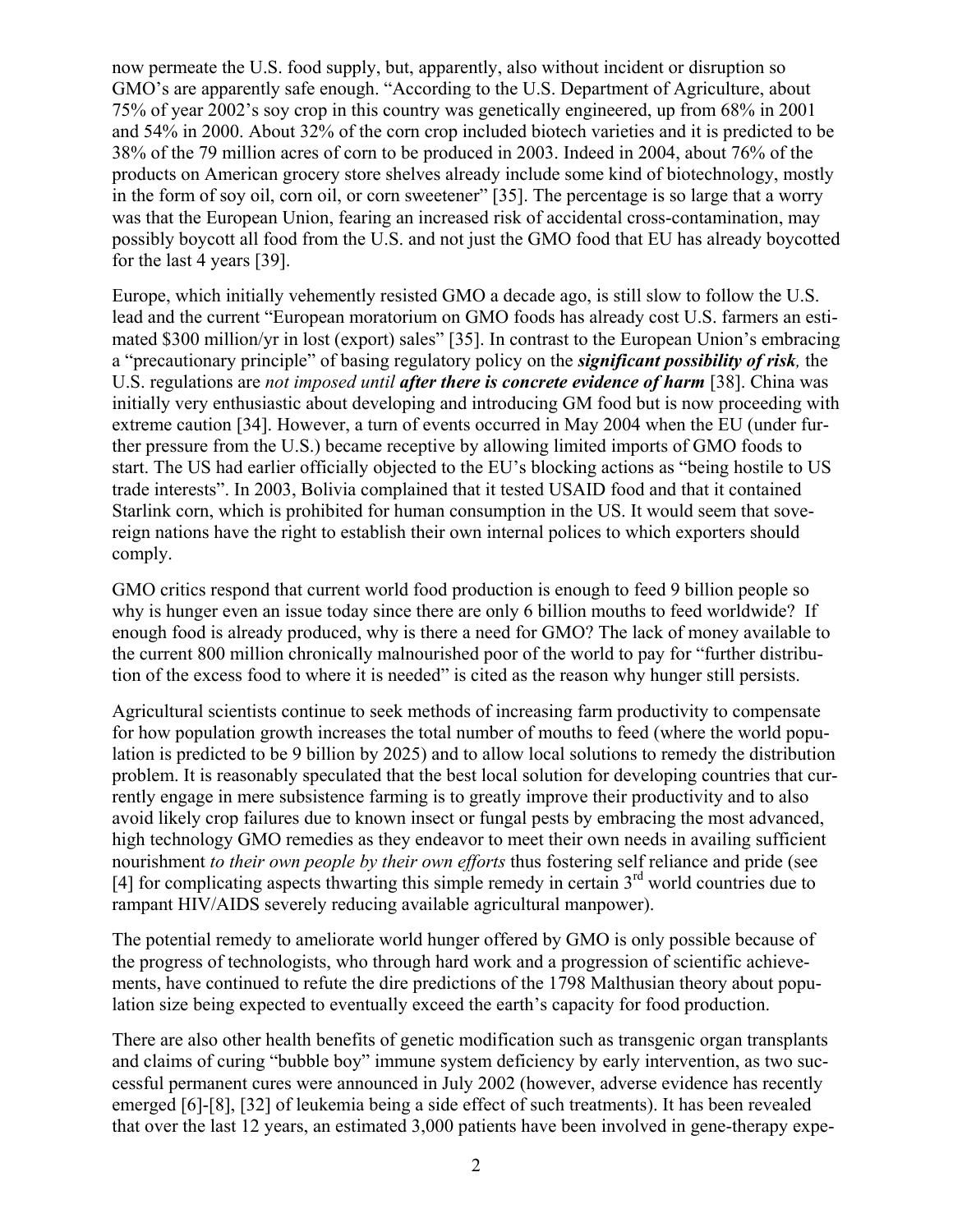riments, all using the same technique of employing a retrovirus [9] to deliver new genes to the body to replace missing or defective genes. More than 370 new experimental drugs (some being GMO's) are under development by 144 biotech companies to target nearly 200 diseases [10]. Some scientists seek to use certain GMO crops to obtain pharmaceuticals, where these crops are a cheaper source of the specifically engineered proteins to be used in medicines for humans and animals [35]. Despite the aforementioned obvious benefits, there are other aspects to consider regarding the potential solutions offered by GMO.

### **2. Food for Thought**

First, merely echoing and summarizing the following three concerns regarding genetically engineered products that an evenhanded treatment covered in [1]:

- 1. Pesticides have been genetically engineered into many crops. (There had previously been wide spread warnings from immunologists for farmers not to over do use of Bt [Bacillus thuringiensis] pesticides without planting a corresponding pesticide free *refuge* to serve as a buffer. The fear is that harmful insects will evolve more quickly with immunity to this particular class of pesticide and, as a consequence, just up the ante on what can be effectively used against them. The realities of farming indicate that the idealized requirement for a *refuge* buffer being present in close proximity may frequently be ignored entirely by overworked farmers driven by their usual market pressures. Another worry is that benign insects nearby may also be killed due to pollen drift. If there is cross-contamination of seeds, as was widespread with Starlink corn, then well-meaning farmers could unknowingly skip the mandatory buffer zone in the mistaken belief that they were planting ordinary corn that didn't require such buffers.)
- 2. Although not available commercially but only developed in earlier research, nut-like aspects have been genetically engineered experimentally into some crops that are not ordinarily monitored for human allergic reactions, thus potentially foiling the vigilance of parents and school systems trying to protect their allergy-prone kids from exposure to life threatening substances if any sneaks past the battery of tests currently in place by the FDA (as may perhaps occur due to pollen drift [40]). For perspective, traditional foods cause allergic reactions in 8% of children and 2% of adults [1].
- 3. Salmon farm populations have been genetically engineered to grow to full size more quickly but scientist warn that such salmon should NEVER be allowed on the open ocean because the resulting salmon take priority in mating. Existing mathematical models and corresponding computer simulations for similar fish predict species extinction in 30 generations if a catastrophe were to occur and fertile genetically altered fish get released into the open ocean. Aqua Bounty (in Waltham, Massachusetts) is pioneering GMO salmon and hopes on a ruling on its acceptability from the U.S. government soon (originally expected: '03). So called "Franken Fish" were developed earlier in Australia/New Zealand but were destroyed after severe mutations appeared.

Almost identically paralleling the wording of Item 2 above, another more recent concern is that antibiotics have been genetically engineered into many crops due to the presence of antibiotic marker genes routinely present in almost all genetically engineered crops. (It has been claimed that the presence of these marker genes represents no risk at all.) However, another concern is the routine use of antibiotics in the food pellets on most salmon farms since 1991. (There had previously been wide spread warnings from physicians not to over do use of antibiotics in humans and cattle feed. The fear is that harmful germs will evolve more quickly with immunity to this particular class of antibiotics and, as a consequence, just up the ante on what can be effecttively used against them. This is a worry for both standard hybrids and GMO salmon farms.) The jury's still out as we all wait on further deciphering of long-term consequences. A Fisheries and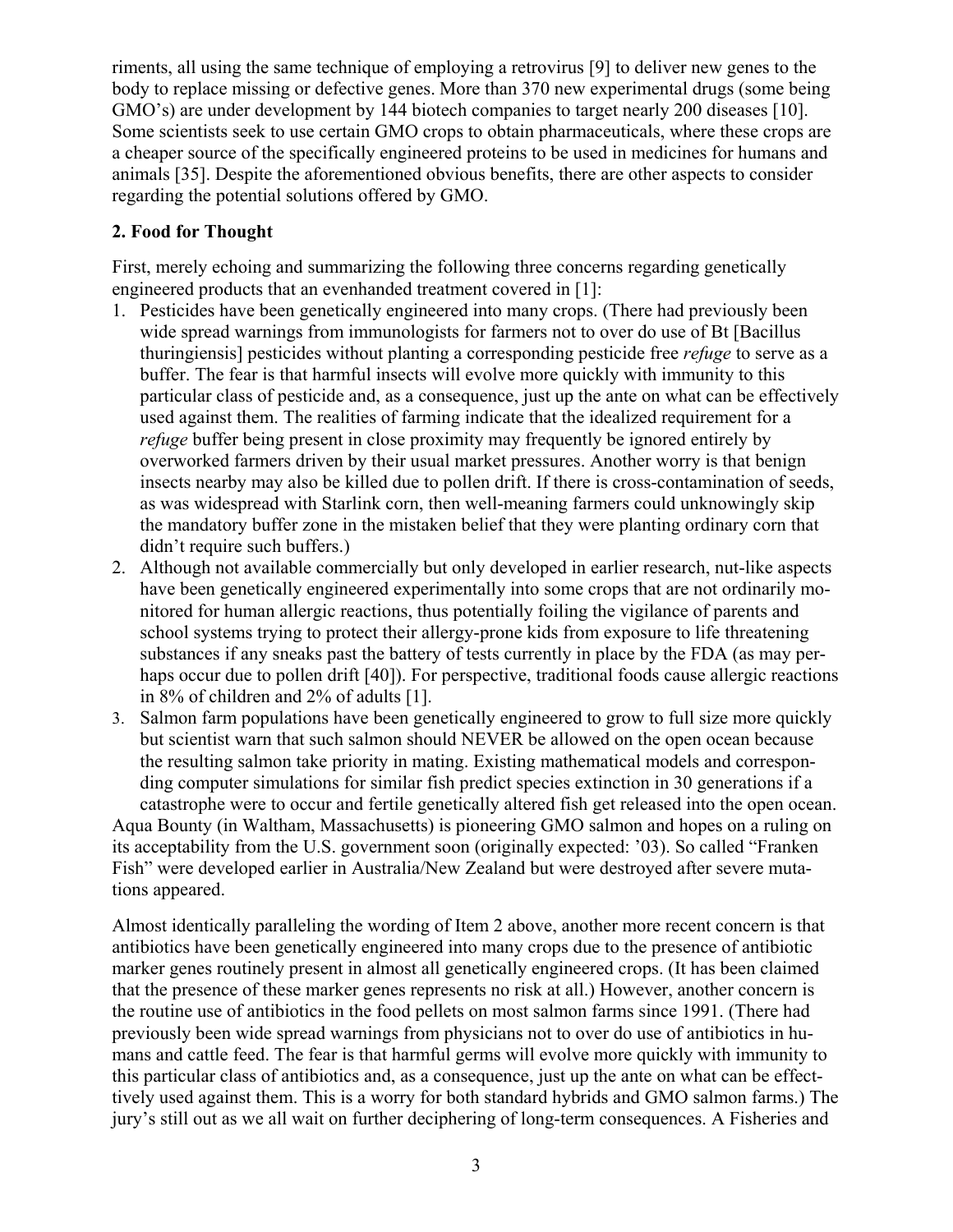Oceans, Canada study [49] reports dire consequences when GMO salmon are mixed with wild salmon as they compete for scarce food. Species extinction was the result in controlled tanks.

From [1], it is revealed that environmentalists have expressed concern for the safety of the beautiful and benign monarch butterflies and their larvae that feed exclusively on the milkweed plant at an early stage of their life cycle. Since milkweed is frequently found in close proximity to corn crops and Bt kills monarch caterpillars, the size of the monarch butterfly population is being closely watched as a gauge of whether the situation is getting worse due to Bt pollen drift. Certain academicians have claimed that since milkweed is in fact classified as a noxious "weed" by the USDA, it would have been removed or cleared away from any corn crops; however, cross-checks of this claim have indicated otherwise and milkweed is occurring quite close to the corn, frequently existing along side the corn in the same fields. The year 2002 crop of monarch butterflies was down dramatically but likely due to colder than normal weather experienced after their migration to their winter sanctuary in Mexico [36]. However, their numbers rebounded nicely the following year [36].

Also from [1], organic farmers parsimoniously use naturally occurring Bt pesticide (originating from a naturally occurring plant virus) and only when Bt is occasionally needed for their crops. Another worry is that widespread use of Bt in GMO crops will also make insects resistant<sup>[†](#page-3-0)</sup> to organic farmers' more benign and parsimoniously used Bt as a pest control tactic. *Monsanto* has assured the organic farmers that *Monsanto* has already identified a whole sequence of other similar naturally occurring pesticides to be used as a replacement follow-on after insect immunity to Bt develops in about 10 years, as *Monsanto* has already anticipated. In this case*, Monsanto* claims to hold the key. Will all others have to come to *Monsanto* for the cure (to a problem that *Monsanto* may have caused and acknowledge that they are aware of)? (Monsanto is also taking heat for developing crop seeds that bloom but don't reproduce so that farmers have to purchase anew each year.)

A lesson from past history is that after ten years of being in vogue, the higher yielding hybrid corn, used throughout the Mid West in the 1960's, was found to be susceptible to corn blight which crippled all the subsequent crops. Only those few farmers who had delayed their conversion over to the hybrid corn were spared and actually saved the day because the older variety was more robust and not bothered by the corn blight. This would suggest that sometimes it takes 10 years or more to discover unforeseen problems with new varieties. Unfortunately, the U.S. FDA law was changed in 1992 to allow food and drugs to be introduced almost immediately with shortened trials (as understandably motivated by the last ditch efforts in the search for cures for Aids victims) where new products are now apparently presumed safe until proven otherwise. Prior to 1992, it was the other way around: presumed dangerous until proven to be safe. (Recall within the last ten years, that a popular diet drug, fen-phen, was later linked with causing fatal heart valve weaknesses and the claimed benefits of Hormone Replacement Therapy were also later rejected and HRT is now recognized as being hazardous to women's health. Such are the risks with relatively instant gratification and *innocents may die*. In 2003, infant formula, possessing unfortunate side effects from its additives, cancer-causing *acrylamide* in a variety of foods, and *ephedrine* have been flagged. In 1997, Selbane and Redux were recalled. Merck recalled Vioxx<sup>®</sup> in 2004 because of later clinical trials indicating an increased risk of cardiovascular

 $\overline{a}$ 

<span id="page-3-0"></span><sup>†</sup> A well-known precedent is the current insecticide resistance of the Anopheles gambiae (and A. funestus) mosquitoes associated with the spread of malaria (as addressed on p. 179 in a special 4 Oct. 2002 issue of *Science* devoted to malaria and its transmission). Widespread resistance of the Plasmodium falciparum malaria parasite to both Chloroquine and sulfadoxine/pyrimethamine treatments (and to DDT) is documented on pages 74 and 121 *ibid* after having been an effective treatment for 20 years. The recent genome-mapping of both of these mosquitoes and the above malaria parasite are also reported on pages 79 and 182 *ibid* and are hailed as the "key to future remedies".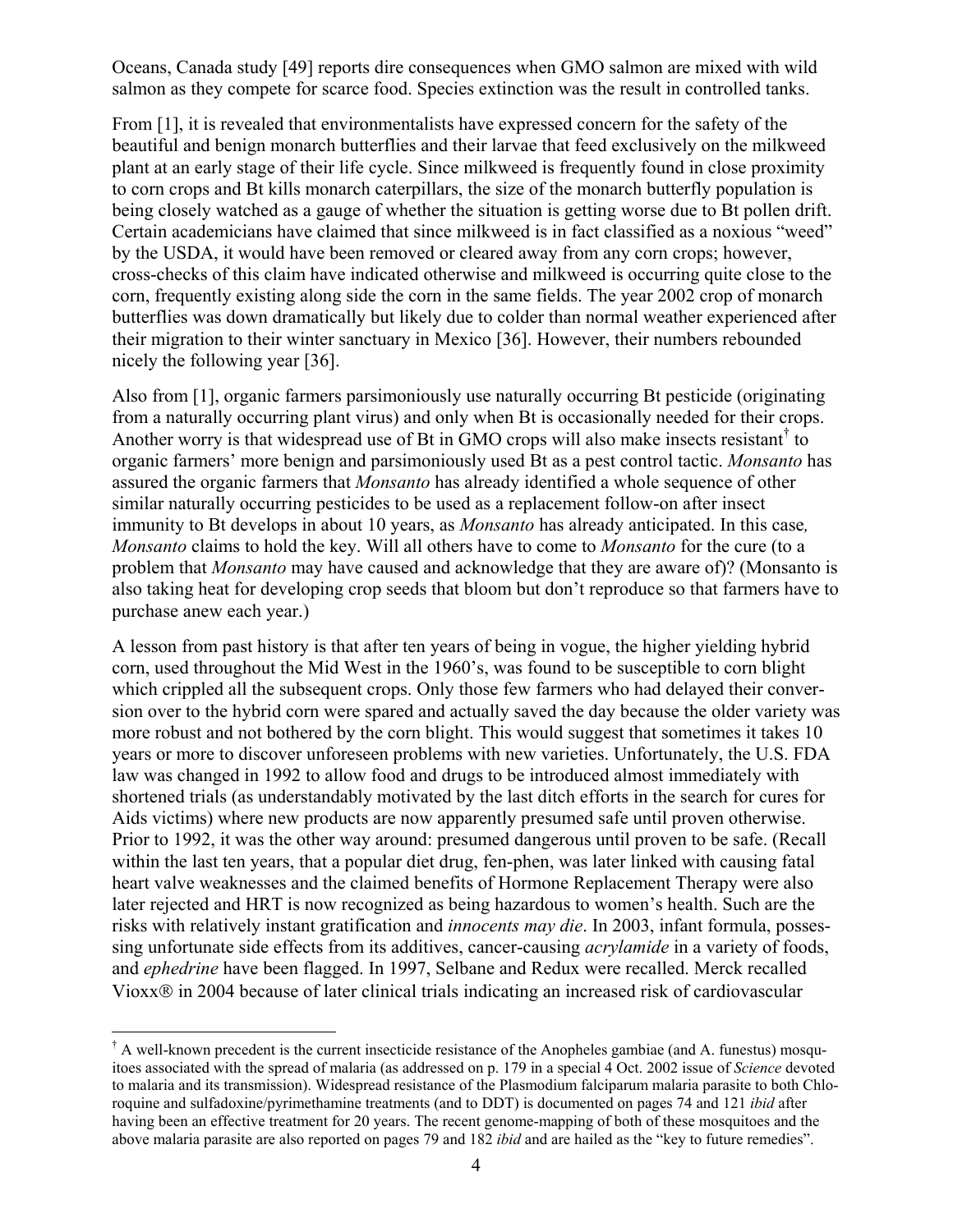events such as heart attack and stroke. According to Ref. 52, two studies [involving 2,000 participants] have turned up new evidence that all of the popular arthritis pain killers known as cox-2 inhibitors may put users at greater risk [by a factor of 3] of heart attacks and strokes.) Although lawyers are preparing assault strategies against the drug companies as a consequence [53] and David Graham, a 20 year FDA employee and associate director for science and medicine in the FDA's Office of Drug Safety, has testified to congress in Nov. 2004 that "FDA's problems with ensuring drug safety were 'immense in scope' and left the nation 'virtually defenseless' against the chance that unsafe drugs will reach consumers" [53]. More bad news about the situation within the FDA for monitoring or following up the side effects of drugs is discussed in [54]. A clear and reasonable discussion of the pros and cons of cox-2 inhibitors and prescription drugs in general is offered in [55]. Unfortunately, as of 24 Jan. 2005, it was revealed on CBS News that Pfizer (with the approval of the FDA) had published claims that a 6 month study showed that its drug *Celebrex* had fewer or less severe gastrointestinal problems associated with its use than encountered with using Ibuprofen; however, it now comes out that the second six months of this *same* study that was really a year long, demonstrated the reverse (these later conclusions were originally suppressed and not disseminated to physicians). There is more. It has now been revealed [57] that Pfizer completed a study four years earlier in 1999 that linked *Celebrex* to a "statistically significant" increase in heart problems but chose not to publish it; all the more disturbing since a later independent study in 2004 by the National Cancer Institute also linked use of *Celebrex* to a 3.4 times higher risk of cardiovascular troubles and was immediately halted; yet Pfizer commented that these results were "unexpected" (even though it was consistent with what Pfizer's own earlier study had concluded). More sensationalized discussions on these topics [59] appear on the same page of *The Boston Globe* alongside more conservative, more rational, and apparently more scientific investigations of the same issues [60] as a warning that facts in common can be sensationalized by the messenger. According to [62], Peter Kim, Merck Research Chief, "suggests that Merck might bring back Vioxx" (as confirmed in [64]). "For some patients, apparently, there is no adequate substitute and, presumably, the safety concerns can be addressed by the attending physician." Perhaps the situation for FDA oversight will improve with the new initiative discussed in [61], [63], [66], [67] and new admissions in [65]. These precedents should serve as a warning not to move too fast with GMO's because they *may* have adverse effects and un-foreseen consequences only revealed years later. Indeed, pre-1963 polio vaccine widely contaminated by the SV40 virus from rhesus monkeys has recently been suspected of causing cancers in human recipients 40 years later [12]. (This last hypothesized contamination source was later vindicated.)

When nature makes changes and tweaks in the genetic code, they are made over eons as a considerably longer (and safer) time scale. Such changes are also local and so "mistakes" or degradations of any kind are pruned through *natural selection* and "survival of the fittest" (vice [42]). On the other hand, man-made changes have a near "instantaneous" distribution system by comparison (as with the hybrid corn example) and it is harder to pull back such changes afterwards.

A government-commissioned Blue Ribbon Panel convened by the National Academy of Sciences studied the problem for two years. The conclusion of their report issued in March of 2002 is not totally conclusive but did insinuate that the U.S.'s USDA had previously been somewhat lax in approving and in follow-up monitoring of genetically altered crops and in evolving procedures to rigorously handle the new situation that is now significantly different from that of the past (see both [13] and [14]). Class-action judgments subsequently settled have been reported [15] of \$9 million levied against the purveyors of Starlink Corn (i.e., Kraft Foods Inc., Kellogg Co., Azteca Foods Inc., Mission Foods Co., Aventis CropScience, and Garst Seed Co.). Inducing human allergic reactions and cross-contamination of agricultural strains were the main issues of this lawsuit. (It had already cost Avantis \$500 million to withdraw Starlink corn from the market but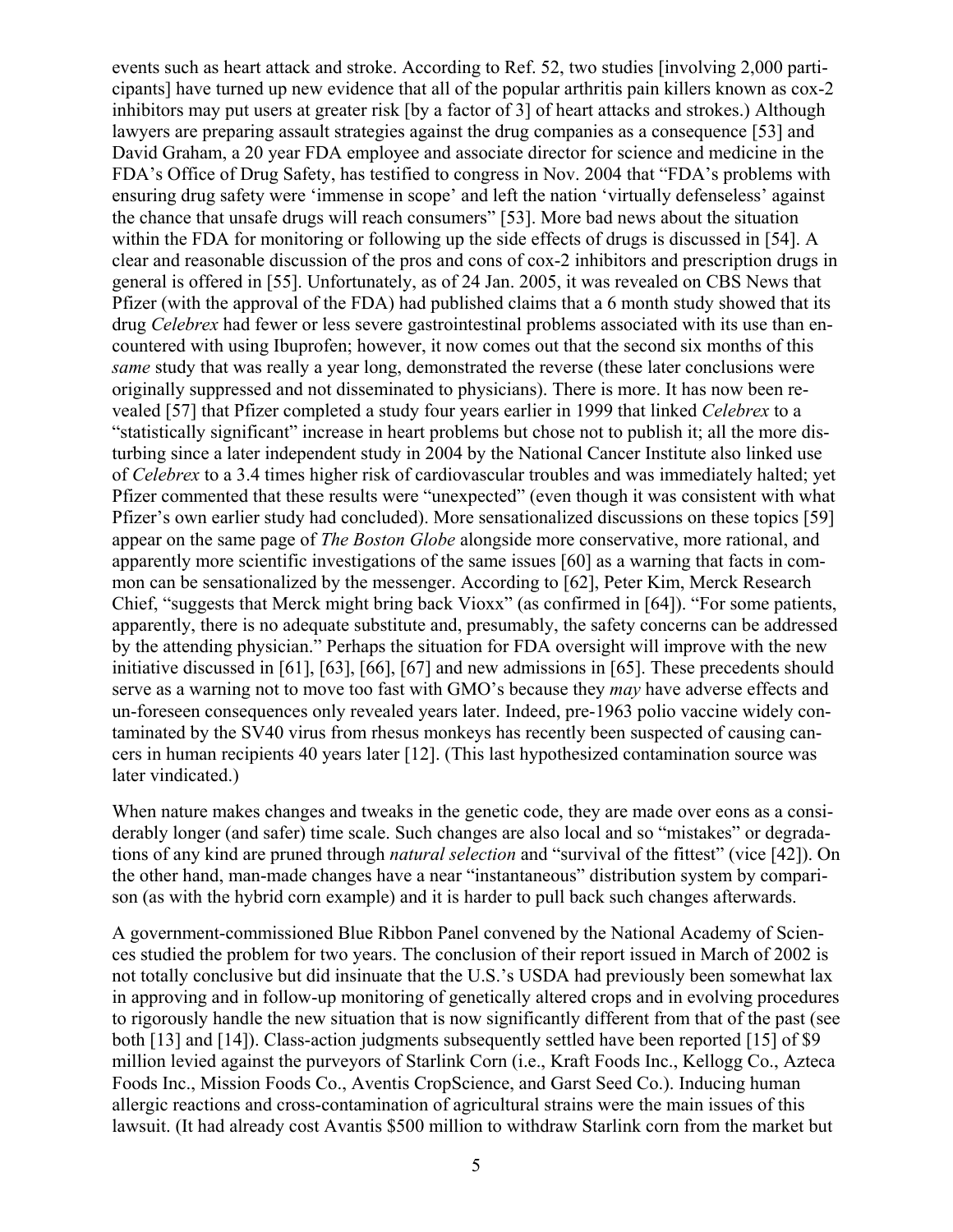not before contamination was worldwide. Starlink corn, which was only approved for animals because of the presence of the toxin Cry9C, turned up in *Taco Bell* Taco shells in 1997. Larry Bohlen (Friends of the Earth), who uncovered this Starlink presence in human food, explains that he was suspicious because "most farmers do not separate genetically engineered corn from conventional corn" during the 14 hour days of their rush to harvest.)

Claims have been made that a handful of Nobel Laureates endorse genetically engineered foods (but those that do seem to be affiliated with this same technology of research in GMO and stand to directly benefit if it is condoned). "Appealing to an authority" doesn't always work in a society that has over 25,000 registered lobbyists, many representing drug manufacturers and other GMO companies. The multi-billion dollar tobacco industry eluded FDA censure for over 50 years as an unfortunate precedent. Thankfully, some disclosure rules are now tightening up [44].

## **3. Other Concerns Regarding Biotechnology, BioInformatics, and GM**

The new field of BioInformatics applies computers, information theory, and statistics to the biological sciences in seeking to further unravel the purpose of each gene after it has been sequenced. Since it has been discovered that gene location and makeup within the spiral helix of the human chromosome is not the entire story, the new field of Proteomics has emerged to look specifically at the large variety of proteins and amino acids in three dimensions and seeks to recognize and classify them by how they are folded and where they arise in nature. These three-dimensional deciphering endeavors of Proteomics are even more challenging than the one- and twodimensional gene sequencings accomplished to date in mapping some human and animal genomes and constitutes an even larger computational burden by orders of magnitude. For those that thought the genome project was expensive at \$3 billion, just wait to see what the tally is for Proteomics. Indeed, it was revealed by the featured speaker at a December 2001 meeting of the *Boston Association for Computing Machines*, that the underlying mathematics of protein folding and shape matching (Proteomics) is in its infancy although some useful problems in folding simple shapes have recently been solved (after only 25 years). In 2008, the presence or absence of certain specific genes associated with maladies is now known to not be the whole story. Epigenomics now identifies the presence of certain loose or tightly circumscribing belts or bands that effectively constrict genomes so that their potential effect is "turned off".

It has been lamented that a strong *Bio-Ethics Czar* for the Bush administration had been lacking<sup>‡</sup>. To wit, please consider the following headlines that appeared over a recent two-month interval in the *Boston Globe*:

- 1. In late November 2001, the conclusion of a new study said that many more people should be taking statin drugs to reduce cholesterol, not just those currently diagnosed with high cholesterol or high blood pressure. Merck and Bristol-Myers Squibb and two universities sponsored this particular study. (Earlier questions of whether this conclusion is rather self-serving were raised in [16] by noting that an existing \$5 billion/year market would potentially expand to \$30 billion/year as a consequence.) Also see toxic side effects of statin use, as identified in [17] (revealed by a San Diego cardiologist, Dr. Paul Phillips, in October 2002 issue of *Annals of Internal Medicine*). New guidelines being developed recommend that the number of patients to be prescribed statin drugs be raised to 35 million people.
- 2. In October 2001, researchers reported that contrary to past beliefs, after a heart attack or a stroke, now it is recognized that new blood vessels can develop in the patient's heart and

 $\overline{a}$ 

<span id="page-5-0"></span><sup>‡</sup> The 10,000 person FDA went for 20 months without a chief, however, 39 year-old Mark McClellan was appointed in October 2002 to fill this post [11]. As announced in Dec. 2004, Michael Levitt will replace Tommy Tompson as head of Health and Human Services (HHS).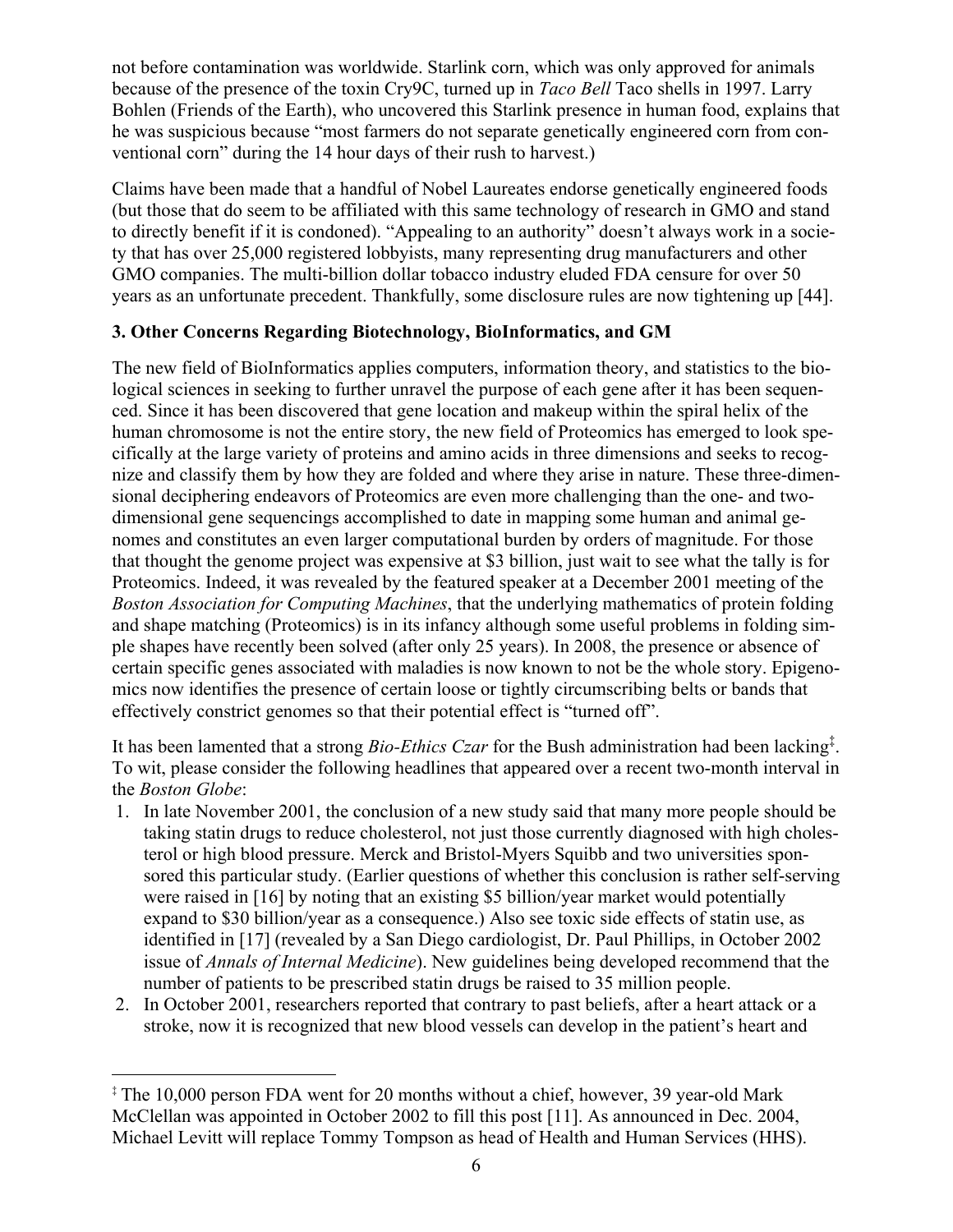brain, respectively, all by themselves as a spontaneous reaction (also see [18] and further confirmation in [19]). Claims are that such growth is further promoted by exercise.

3. In late November 2001, a new study was issued that claimed gene therapy was credited with causing or promoting the growth of new blood vessels in the heart after a heart attack. (Evidently, some gene-therapists are now capitalizing on and taking credit for what occurs naturally, as reported in item 2 immediately above. It appears as though gene-therapists were quick to react and capitalize on the situation before the slightly earlier news was widespread. For perspective, also see [20], [58].)

Another disaster occurred and caused Texas-based ProdiGene to be hit with a record fine for its mistake, which may have contaminated up to 500,000 bushels of Iowa and Nebraska soybeans with pharmaceutical corn. The company paid \$250,000 in penalties plus \$3 million to buy back and destroy the tainted soy crops [35].

While the human genome mapping is widely hailed, the mapping of the single man and woman from Buffalo, New York (pursued with Government funding) and the mapping of the other five people of different ethnic backgrounds (analyzed and mapped by Celera Corporation with private funding) were the only outcomes pertaining to humans at the announced completion of the genome project (during the Clinton administration). This actually represents very little progress in distinguishing human genetic differences since 99.9% of the genes of homo sapiens are identical in everybody across the board (unlike the situation in other older animal species). These facts were revealed in [2]. The hope now (to perhaps be realized in 10 to 20 years) is to decipher the cause and effect relationship between genes, Proteomics, and consequential maladies or vulnerabilities of genetic origin. A noble goal but pretty much pursued by mere "trial and error". Eleven hundred year old historical Icelandic or Scandinavian records, while touted as offering clear genealogical paths don't necessarily yield patterns of maladies that are sought since the impressive forensic science and exacting medical autopsies are only of fairly recent vintage. Indeed, only since the time of Louis Pasteur (1850) have scientists recognized germs as being the cause of their specific associated diseases. Recognizing viral causes is even more recent. This earlier weakness in historical genetic records not necessarily pin pointing the maladies of interest should now be remedied with the new voluntary program being offered in the UK to track 35 million people starting in 2002 and proceeding into the future. In 2005, a \$100 million International Haplotype Map (HapMap) project will be completed, along with a separate haplotype map assembled by Perlegen. Haplotypes are shared stretches of DNA, as being viewed across 3 (or 4) study populations comprising Utah residents: those with northern or western European; Chinese and Japanese; and Yoruban ancestries. This may start to reveal which DNA variables are involved in common human diseases and how DNA patterns shift across the ethnicities included in the study. Hapmap results will be folded into the *Ensembl* study as well [51]. Before these four programs were initiated, other scientists were able to justify starting these studies by getting specialist to acknowledge that earlier weakness existed in the ability to pinpoint the associated consequential human malady to be extracted from the existing historical Icelandic genealogical data when that was all that they had planned to depend upon for this aspect. During the prior decade, genetic specialists apparently refused to admit to the above weakness. It is unnerving for the general public to put our trust in such specialists, who in the face of the obvious were so recalcitrant.

Initial "cause and effect" patterns revealed in underlying genes within the same related families that exhibit the malady might just be "other patterns also present". While fundamental "cause and effect" can be more easily ferreted out with Fruit Flies (drosophilae) that yield a new generation every two weeks, the human species requires considerably longer to yield subsequent generations from the same lineage that would aid in confirming such hypotheses. Of course there have already been many impressive genetics-based successes along these lines, as occurred in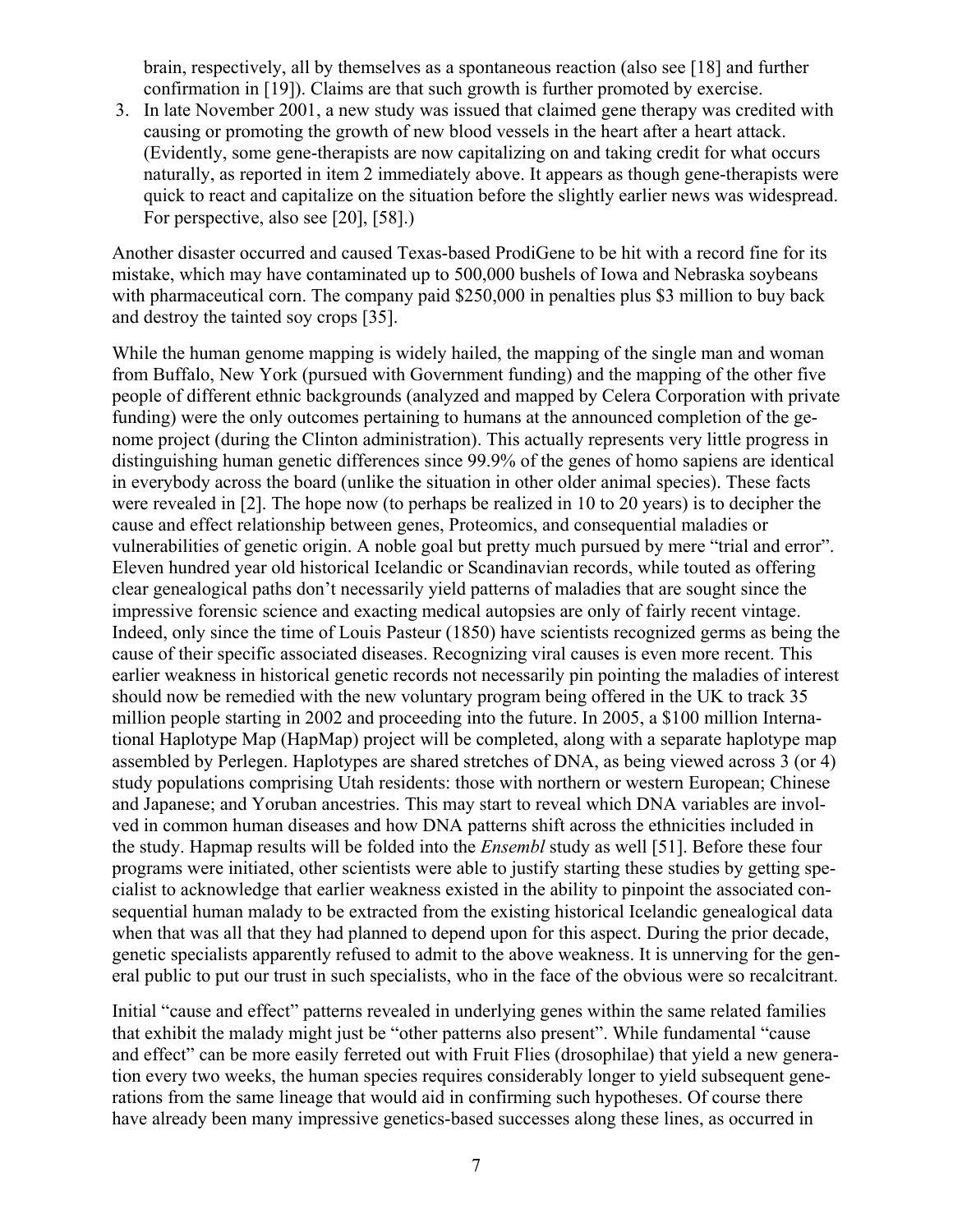identifying the genetic mutations BRCA-1 and BRCA-2 associated, respectively, with an 80% chance of breast cancer over a lifetime while it is only 10% without them being present (identifying DBC-2 is even more recent as is the identification of EZH2 for prostate cancer [22]). HIV resistance (and, historically, resistance to the Black Plague germ as well) has been linked to the presence of the delta32 mutation of the CCR-5 gene within the human genome. Tools for identifying and introducing desirable genes through use of gene-therapy have been recently condoned and further developed [5] to benefit mankind. However, these are a few useful successes (as indicators of likely predisposition to the disease) within many questionable activities such as genetically engineering firefly nighttime radiance or luminescence into tobacco and into mice. These last two endeavors appear to serve no useful purpose other than to just show that it can be done<sup>[§](#page-7-0)</sup>.

Two glaring discrepancies between what was "originally promised as an ideal" vs. "what was actually delivered":

- 1. Genetic modification of a plant "to exhibit fire-fly-like radiance to signal when it needs watering" but only the capability of exhibiting such radiance was achieved as an event, independent of whether or not it really needed watering. Genomes evidently may not be linked at will as in an "If...Then..." statement of computer codes (despite the scientist's stated desire to do so). The plant also lacked the firefly's flashing duty cycle that would avoid the constant power drain.
- 2. So-called "Franken fish" were developed in Australia/New Zealand in an attempt to produce a much larger species (as a hopeful addition to the world food supply) while the genetic scientists promised that these fish would also be routinely altered to be sterile and incapable of reproducing (for the reasons already provided above) yet when severe mutations occurred and stirred a public outcry, these fish were destroyed before any independent scientist could confirm that these fish were indeed sterile. The "Franken fish" were ground up and their remains stored, ostensibly for later study.

One especially enticing benefit claimed of modern genetic engineering is the ability to develop donor swine with organs designated specifically for eventual human transplant without the usual fear of rejection by the recipient's immune system. The previous practice of administering drugs to suppress the recipient's normal immune responses left their bodies susceptible to other foreign invasions (but at least only the recipient incurred this risk). By using these transgenic hosts, such immune system suppressing drugs are no longer needed by the receiver. This bridge between man and swine, accomplished by this feat of genetic modification for xenotransplants, is widely hailed by many as a boon to mankind. However, this same bridge, by providing heroic methods[\\*\\*](#page-7-1) to save the few who need it, can be a threat to millions of others by allowing diseases and viruses previously confined to only pigs to now be transmitted to humans. Should we risk the *many* of all future generations merely to save the *few* now? Ref. [68] may perhaps indicate that it has started?

#### **4. Aspects that Fuel Conspiracy Theories**

 $\overline{a}$ 

BioInformatics papers currently being published frequently don't include the data or the computer-based algorithms used for deducing the conclusions. Such a situation is a far cry from the standard peer-review (where the reviewers should be able to duplicate and confirm results). This aspect underlies the true scientific method but, by sidestepping it, the worry is that some less

<span id="page-7-0"></span><sup>&</sup>lt;sup>§</sup> A recent 2004 GMO claim is that researchers have recently succeeded in engineering luminescence into some aquarium fish so that they glow under UV light and that such fish will be available for public purchase at local pet shops. We remember when similar naturally occurring fish with this property were widely available in pet stores in the 1950's before the fad passed. Is this just a marketing trick now for GMO to favorably catch the public

<span id="page-7-1"></span> $*$  A new non-GMO technique [48] offers great potential by utilizing a conventional bone marrow transplant from the same organ donor to avoid rejection without any need to suppress the recipient's normal immune system response.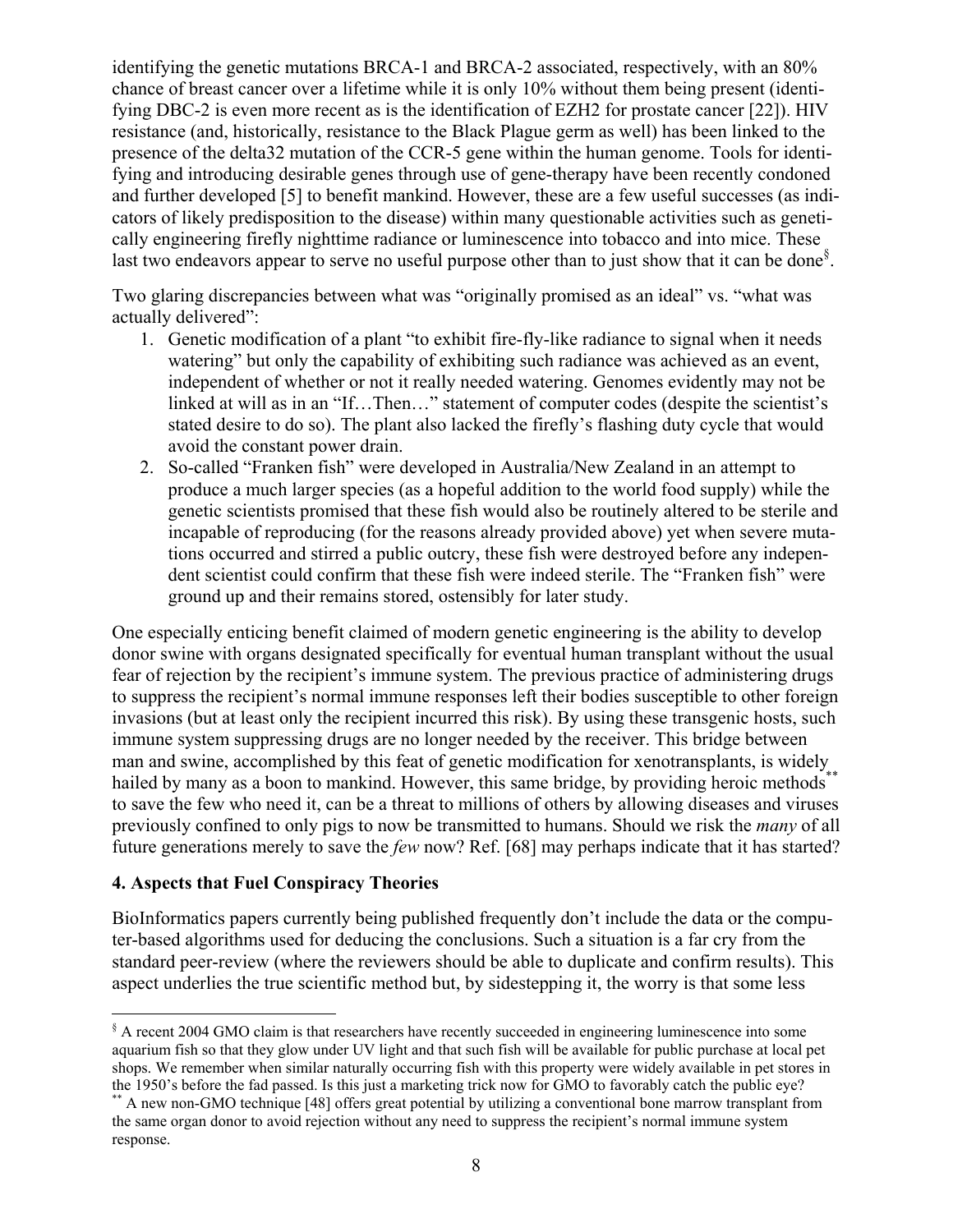scrupulous BioInformatics researchers are now being allowed to build "castles in the sky". It turns out that this is a prevalent criticism of the entire BioInformatics industry in general. Substantiation of this claim appears in [21], which contains the following direct quote "'The new disregard for the peer review process is turning basic science into a circus!' says Glenn McGee, editor of the *American Journal of Bioethics*." Scientific authors, potentially influenced by underlying financially motivations and commercial links, are now being identified [44].

Only favorable views were expressed as the Proteomics topic was featured in the April 2002 issue of *Scientific American* and the BioInformatics topic was featured in the *Boston Globe* Business Section in the spring of 2002. However for many BioInformatics companies, controversy still surrounds patenting of genes, a prior lack of *any* near-tem products, huge business loses somewhat defying usual sound business practices (p. D3 of 17 April 2002 issue, *Boston Globe*), use of genetic testing as a basis for pre- or post-employment considerations and for insurance coverage instead of using actuarial tables<sup>††</sup>, alleged premature leaks of abstracts in April 2002 for an upcoming May 2002 meeting of the *American Association for the Advancement of Science* (AAAS) that affected current stock prices as a consequence based on rumors of significant breakthroughs (while trail of evidence appears to implicate beneficiary company rather than two competitors who lost financial ground as a consequence), comparatively encouraging U.S. policies in this GMO area enticing foreign BioInformatics companies to also relocate here (e.g., Swiss Novartis). [A legal precedent has already occurred, where a settlement of \$2.2 million was awarded employees in a case against a Texas railroad company employer, Burlington Northern Santa Fe, that was requiring genetic testing to weed out applicants for certain positions based on a perceived predisposition to developing *carpal tunnel syndrome*.] Again, the jury's still out as we await further deciphering of long-term consequences of the situations discussed above.

From [1], it has been revealed that 10 life sciences companies worldwide have a virtual lock on all the existing patents (and that others who attempt to use them must now pay royalties). Monsanto possesses 28% of all US Biotech patents, accumulated at a cost of \$7 billion in research. This was a strategic move that Monsanto made early on to wind down their reliance on the sale of conventional pesticides in favor of embracing Biotech, recombinant DNA research, and GMO's. Recently it was revealed [33] that in 1998, Novartis "secretly" negotiated a 5-year \$25 million research funding agreement with U.C. Berkeley in return for first rights to negotiate usage licenses and 30 day head start at seeing research results before general public release. Critics worry that the university may loose its valuable third-party independence, loose the public's confidence, and be perceived as having moved too far to the commercial side. Other similar trends have been revealed with other universities [41] and with supposedly impartial Government Laboratories [47]. Who is going to watch the watchdogs?

There are other unsavory aspects associated with what has been mentioned above that the interested reader may further pursue on their own using the citations provided herein as a jumping off point. Particularly unsettling are:

- 1. Intrigue associated with the considerable delay (~months) before the Maine salmon escape into the open ocean was actually reported to the Federal authorities with claimed excuses about having forgotten about it and blame being cast that it was the fault of the Feds for imposing tight restrictions on the owner's pens (done to not endanger yet other wildlife) [28].
- 2. Intrigue also surrounds the "Franken fish". First there was initial reluctance to admit that there was a problem with the "Franken fish" despite the widespread presence of severe

<span id="page-8-0"></span> $\overline{a}$ †† Resolved on 14 Oct. 2003 when the U.S. senate passed a resolution by 95-0 baring insurance companies from using genetic information *and/or family history* from considerations of whether or not to insure or in setting the level of premiums and likewise prohibiting employers from using such information in decisions to hire or fire.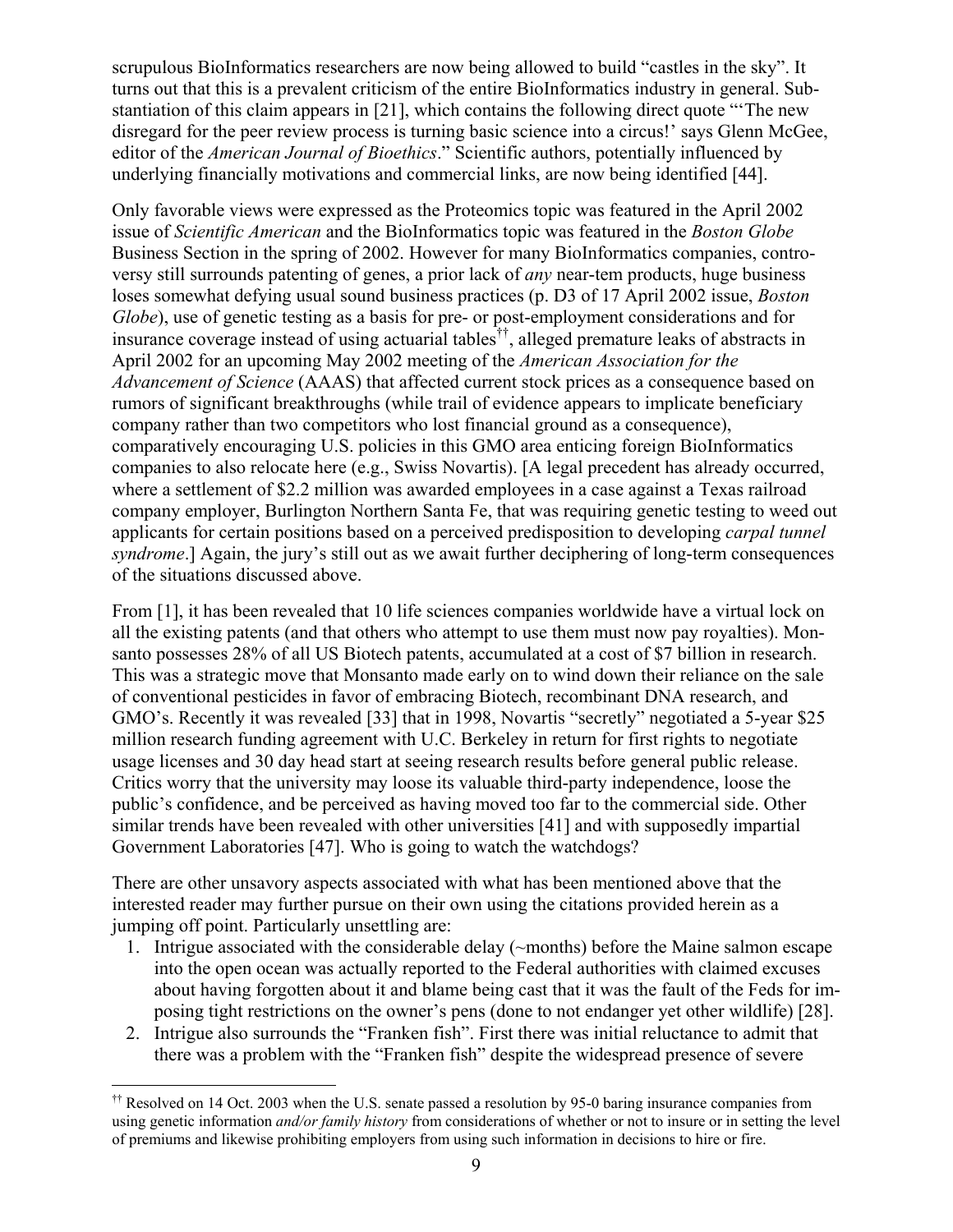mutations. Later, there was the unexplained speed in the destruction of the "Franken fish" seemingly to avoid the scrutiny of  $3<sup>rd</sup>$  party independent international scientist that were already dispatched to look further into the claimed sterility of the "Franken fish".

- 3. Surprisingly loose definition that genetic engineers apply as their "gauge of goodness" criterion regarding acceptability of newly engineered foodstuffs for human consumption and avoiding allergic reactions being based merely on the time it takes for new proteins to break down and be digested and associated wastes passed out of the human digestive track. This concern with just a certain maximum time was apparently without corresponding explicit consideration or follow-up of what exactly is being absorbed or digested before it is passed. Although Cry9C corn failed this test and is officially withheld from human consumption within the US because of this aspect, Cry9C corn is in fact allowed for animal feed. A limitation in the use of this type of test criterion (that has been recently revealed at the end of 2003 with the discovery of Mad-Cow disease in the US) is that Bovine Spongiform Encephalopathy (BSE) tainted meat will likely pass this test criterion (thus exposing how weak this test is as a preventative barrier meant to spare the public from dangerous substances).
- 4. Despite widespread concerns being expressed, research sponsors have been exclusively responsible for the health and well being of test subjects in human trials [6] rather than any independent advocacy group (a situation that could be perceived as a "conflict of interest"). Along these lines, there are several additional perspectives (more recently in [70]) in [32]:
	- With the evidence of certain human deaths being admitted to be associated with genetherapy, such trials were suspended for a month but later resumed in October 2002.
	- New complications or side effects that were observed to arise from past gene-therapy on others are only now being advised to be conveyed to other new candidates for such therapy to fully inform them as they wrestle with their decision of whether or not to participate. (Prior to this, the new candidates were evidently kept in the dark regarding potential side effects.)
	- For severe immune deficiencies like "bubble boy" syndrome, there are alternative conventional treatments that can be used (such as bone marrow transplant) but apparently this has deferred to cutting edge gene-therapy instead as the prevalent treatment (even though leukemia is now identified as a possible side effect [6]-[8] of this particular genetherapy). However, additional clues are now available to mitigate use of gene-therapy in risky situations as benefits have been judged to outweigh the drawbacks.
- 5. While the special 4 Oct. 2002 issue of *Science* and 3 Oct. 2002 issue of *Nature* portrayed the reported results of detailed genome mappings of both the malaria parasite and the mosquitoes that transmit it to humans as important milestones, there was only a vague explanation of how this information would be useful in the future without clarifying exactly why this expensive mapping accomplishment is now the "key to future remedies" as was claimed since there were no precedents to point at, nor detailed next steps portrayed, nor time-lines offered. Without such constructive steps being provided, current results appear to be an expensive isolated exercise pursued because it can be done, not necessarily because it is actually a useful step toward mitigating the spread of malaria in humans by offering a remedy to the current situation of apparent resistance to previously effective insecticides and drug treatments. Other approaches to the cure could be less expensive [24] and more effective [25].
- 6. Consumer requests that genetically engineered foods be distinctly labeled are continually misinterpreted and diverted to considerations of only labeling organically grown foods or focusing instead on (miniscule) dangers associated with organically grown foods (admitted to be common to all crops, organic and otherwise) from trace presence of residuals of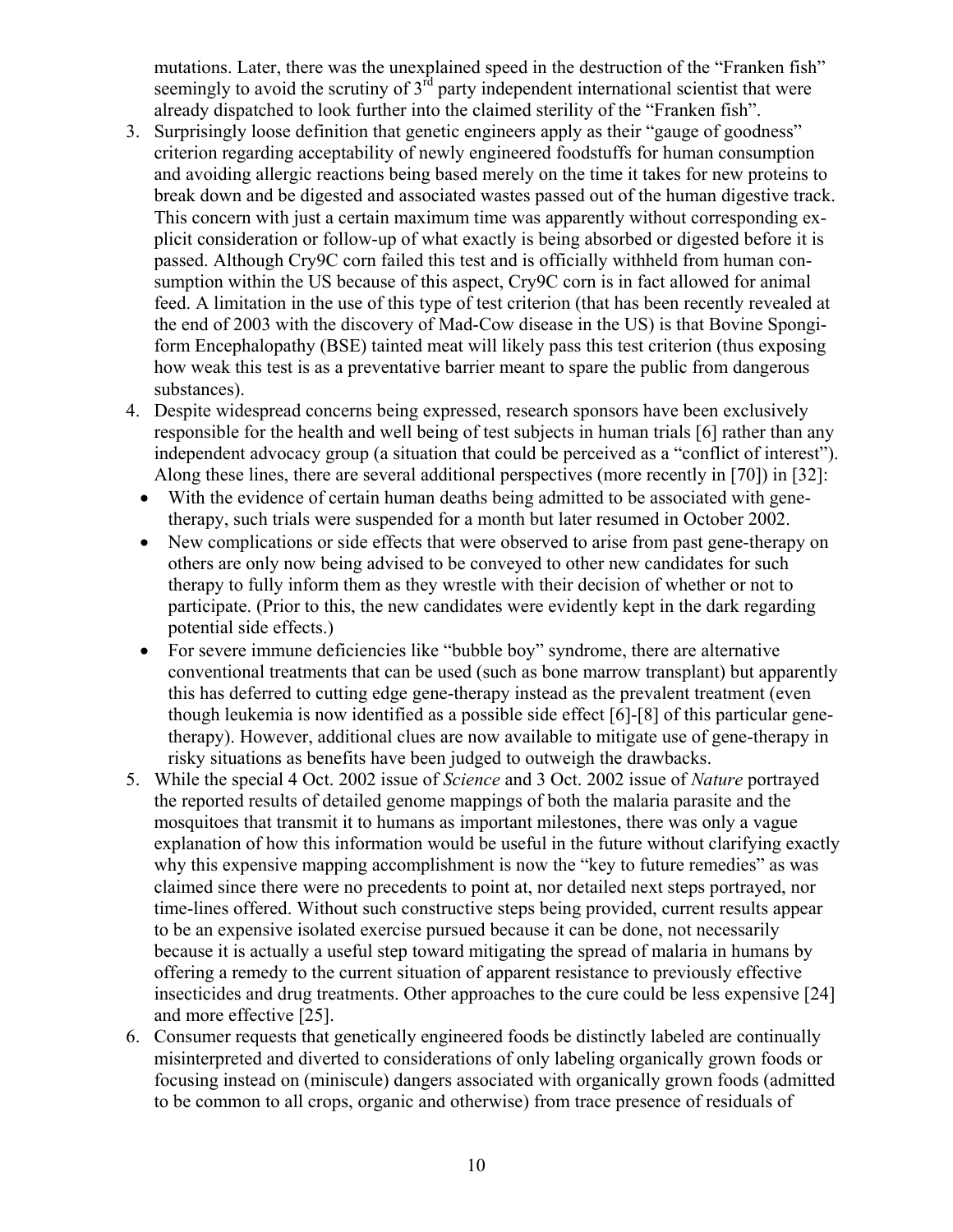historically used pesticides (such as DDT while acknowledging that such residuals really represent very little present danger) as the detailed tally was being made.

While item 1 above has already been acknowledged to be a standard hybrid, the lesson for future GMO salmon that are planned is that there are no laws on the books requiring that the salmon farms report accidents like this to the EPA or to any other U.S. agency. This was yet another loop-hole and this ploy was in fact used successfully. The apparently intentional *red herring* reported on in item 6 above that continues to persist is infuriating. Few people seriously advocate organically grown food as the ultimate solution to efficient and economic food production for the masses. Indeed, organically grown food only accounts for 2% of our current food production. Subsistence farming in developing countries is in fact organic farming and it is far from satisfying local needs. However, in lieu of no identifying labeling yet being present on genetically engineered foods, eating only organically grown foods avoids the underlying risk but at a considerably higher monetary cost (instead of at a potential cost to one's health). Other tactics used to switch attention from the *real issue* of distinguishing GMO from non-GMO is dredging up *irradiation in food production* as a criterion that will preclude receiving a label of being "organic" (thus apparently "stacking the deck" so that organic foods [including meat] so labeled will be more susceptible to *salmonella*, *E.coli*, and *listeria* in packaging and, consequently, be a greater health threat than GMO, as gauged by frequency of more immediate adverse reactions).

In the *doublespeak* warned about in George Orwell's novel *1984*, the manufacturer's contradictory claims in (1) and (2) below are that:

- 1. In order to gain EPA, USDA, and FDA approval, GMO foods are demonstrated to be *substantially equivalent* to its conventional counterpart (as verified when run through a Mass Spectrometer and both patterns align, molecule by molecule);
- 2. In order to patent it, GMO foods are argued to be *substantially different*.

It appears to be hard to justify that a GMO is *substantially equivalent* and *substantially different*  at the same time yet this is what is presently claimed. (As in item 3 above, use of this test fails to distinguish the prions associated with mad cow disease from the harmless normal version of this protein.) These are the only two tests imposed to date in deciding whether GMO foods are fit for human consumption. Many find this paucity in testing a little worrisome.

Two unfortunate trends recently reported on in [26] are described as *tricks* being used by Institutions seeking human trials for their planned studies. These tricks are reportedly being perpetrated against the U.S. Food and Drug Administration. One form such tricks have taken is a strategy of actually intimidating individual members of review panels who express their concerns to the study sponsor by telling them that no one else was worried about that particular consequence (when actually several or all had expressed a concern about the same aspect). Another form such tricks take is that once an Institutional Review Board (IRB) had turned the sponsors down, the study sponsors or collaborators then seek out another IRB to approve of their human testing research plans (without conveying the prior history of having already been turned down before). This tactic was possible and used for at least one proposed study when more than one institution participates in a joint project or study. Other unsavory tactics now in vogue are identified in [26]. A slew of deaths of human test subjects participating in such trials is the reason cited for the FDA's current interest in tightening up the procedures to thwart such trickery.

The pharmaceutical industry has also been accused of playing marketing tricks in their pursuit of further human trials following well after initial FDA approval and acceptance [27]. (However, on p. C-1 in the *Health and Science* section of the same issue of the *Boston Globe* can be found two articles that explain at length the benefits of finding alternate uses for existing drugs that are already approved by the FDA.) More disconcerting is that in September 2002 under pressure from the Biotech Industry to expedite approval of GMO medications, the Bush administration directed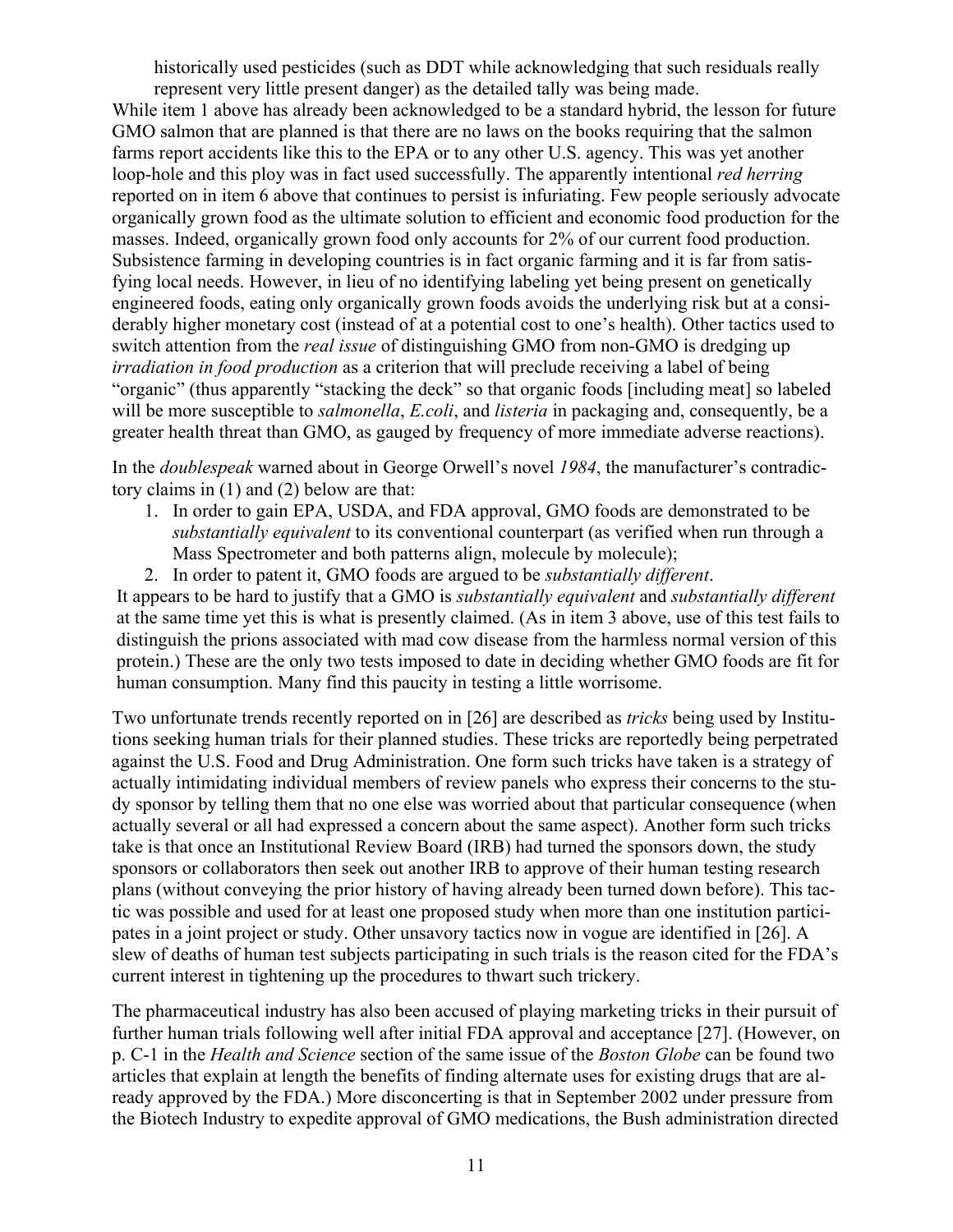the FDA to abandon its previous classifications and instead reclassify new drugs awaiting approval only according to their intended use or target, thus essentially blurring the GMO/non-GMO distinction that many believe is more prudent to retain. In February 2003, House Representative Nathan Deal (R-GA) introduced a provision as an attachment to a larger bill (subsequently already signed into law by Pres. George W. Bush) that loosens the federal standards for what constitutes "organic" foods. According to the new provision, farmers would now be allowed to raise livestock on previously excluded conventional feed (with higher concentrations of pesticides, herbicides, and fungicides) and still sell and label the meat, eggs, and dairy products as being "organic" [37]. A repeal of this recently passed measure (Feb. 2003) is currently underway [37]. Apparently, the Bush administration continues to reduce the regulations imposed upon GMO's [43].

If this were only *science* at work, we would have fewer qualms because we believe the truth would eventually emerge. Our fear is that the above stepping stones are the earmarks of heavy handed policy makers bulldozing things through in favor of GMO before all the facts are in.

#### **5. Tentative Conclusions**

Summarizing, a worry is that the U.S. may be at some risk from our own scientists with good intentions of feeding the masses more economically and improving health but, perhaps, with insufficient "checks and balances" in place. The breeding ground is so radically different from how things were done in the past (and therefore, perhaps, not yet thoroughly thought out because some aspects may yet reveal themselves as coming from far left field). The crosschecks previously in place were totally adequate only for the conventional slow evolutionary hybrid and chemical-based approaches rather than for the radically new genetically modified departures [29] even though the USDA and FDA heroically struggle to keep up with the GMO revolution in the U.S. The situation is aggravated by the lack of clear labeling to uniquely distinguish bio-engineered genetically modified food (offering consumers the option of selecting what they prefer even if it is more expensive). This apparent lack of adequate traceability is another prominent issue that is not yet being remedied and may mask or postpone deciphering of true underlying causes or obscure any "concrete evidence of harm" if problems do arise as a consequence of the consumption of some particular bio-engineered food. It only takes "one bad apple to ruin the barrel" so to speak. We are not condemning genetically modified food in general, but merely being cautious about possible mishaps because of apparently lax crosschecks previously or even currently in place and something detrimental perhaps slipping through in the future. Quoting Jane Rissler (Union of Concerned Scientist, previously with the FDA): "How would we know if someone had gotten ill from genetically engineered food if it's not labeled?" It makes many U.S. consumers uneasy that the U.S converted over to GMO food in relative secrecy over the course of the last six years. Another issue is that the FDA has now approved (in Oct. 2003) meat (and milk) from cloned animals to be sold in the U.S. without any distinguishing labeling. If there is in fact a problem that materializes later, no one will be able to identify the source.

These perceived risks and drawbacks were delineated here because the stakes are so high for GMO's in the long term so we should not continue to ignore these risks because some may turn out to be legitimate concerns (especially in the face of *Murphy's Law*, which continues to plague every other branch of engineering so genetic engineering being the only exemption isn't likely). Other engineering disciplines routinely employ factors of safety but none appear to be present in the GMO area. Although, as reported above, several legal cases have already been decided in favor of the environmentalists and in favor of those less enthusiastic about GMO's, the relatively low magnitude of the cash awards or fines from these class action lawsuits may be considered no deterrent at all but instead encourage "business as usual" for genetic engineering and genetic modification. (Many other Starlink court cases are still pending and Peter Resnik leads the de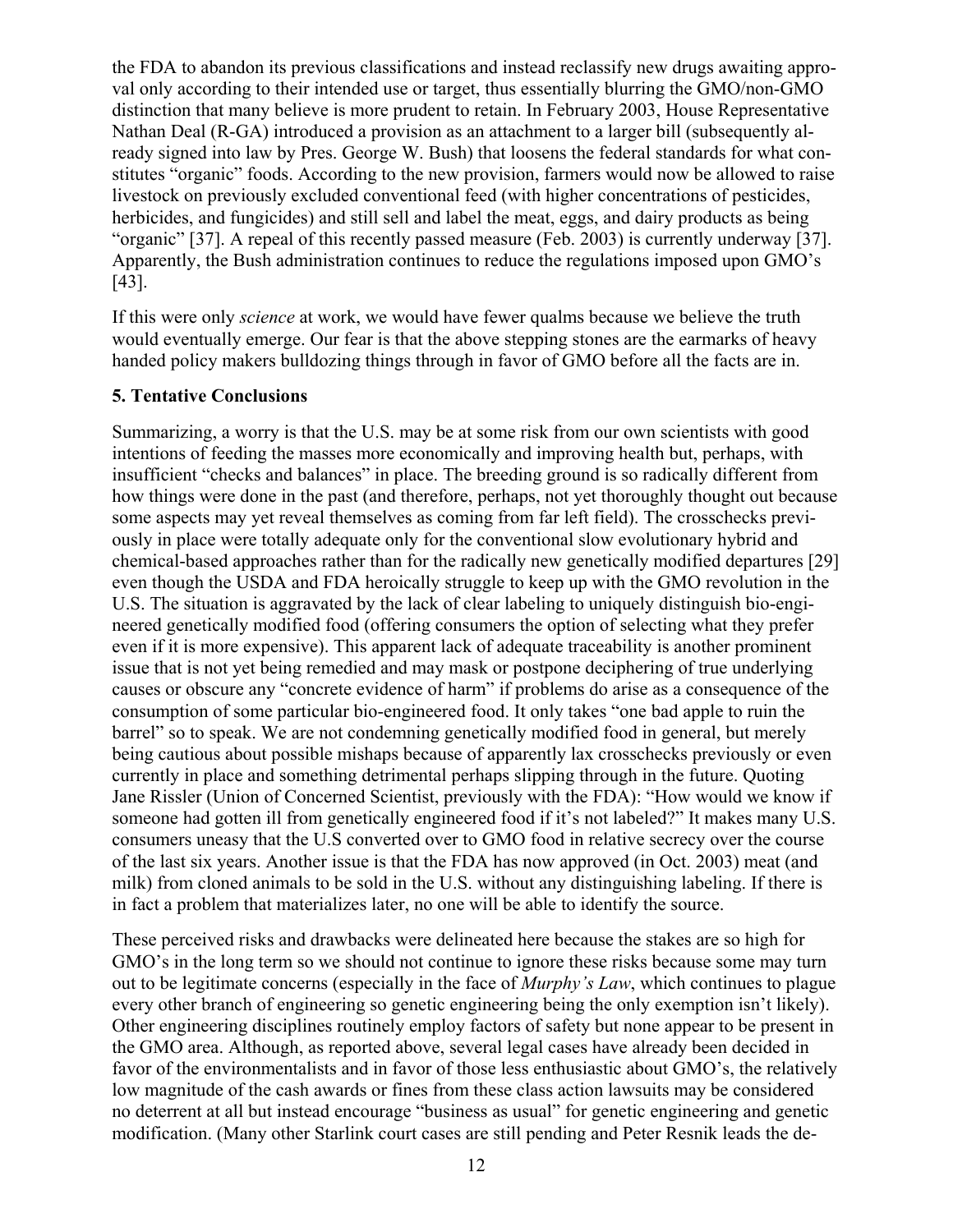fense [30].) Moreover, from [3], it is revealed that there is no mandatory recall capability for the USDA or the FDA currently on the law books and that they must instead rely on the voluntary compliance of the manufacturers, where delays of several days routinely occur before USDA recall requests are honored and followed up on and the amount actually retrieved following the delay introduced is frequently less than 15% to 25% of the product in question. The manufacturing companies incur a loss only for what is actually retrieved in a recall and not for what has already been sold to the public. This definitely does appear to be "business as usual"!

A new development is that in response to a recent public outcry following the British Broadcasting Corporation's airing of what has been described as an anti-GMO propaganda-oriented drama, "Fields of Gold," on 8 and 9 June 2002 in the UK [31], the UK government decided to sponsor televised national debates on GMO food safety. While a public airing, where all the issues are laid on the table and discussed rationally instead of being swept under the rug, should be quite useful and reassuring to an uneasy public, the single round-table debate that did air in August 2002 pitted very glib GMO-advocates against anti-GMO extremists (one of whom was also against indoor toilets being in her home country, India, as being wasteful of scarce water resources) without even touching on any significant GMO issues-hardly a fair match-up. As of Sunday 6 October 2002 and into the future, we were told that occasional segments of "*NOW with Bill Moyers*"on PBS will be devoted to civil, balanced, on-going discussions on both sides of the issues relating to GMO's (but apparently only one such discussion has occurred in 2002-2003).

A recent occurrence is that in 2002, the Biotechnology Industry Organization urged its members to stop *biopharming* in the corn-belt states but to no avail [35]. In February 2003, the National Food Processors Association declared a zero-tolerance policy for Pharmaceutical crops, and the Grocery Manufacturers of America asked the government to **refrain** from issuing any more commercial permits for *biopharming* [35]. Further justification of these worries was provided by a study recently published [45] on the potential for unwanted environmental consequences arising from the hybridization of genetically modified (GM) crops with other nearby species and thus escaping intended confinement intended to be enforced by surrounding buffer zones. This aspect was examined as it affects nation-wide contamination (and not merely local contamination as in previous studies) and demonstrated that merely imposing isolation distances of as much as 3 km was still insufficient to prevent such nation-wide species contamination by GM pollen flow. In 2008, we continue to worry about the cause of the unexplained fairly large scale demise of standard pollinators: bees and bats.

Very thoughtful and reasonable precautions and guidelines were worked out and agreed upon by participating scientists in the 1960's and 70's for avoiding contamination of existing life on earth from outer space research and planetary/moon/asteroid/comet sample retrievals and, similarly, reasonable guidelines had been worked out in the 1980's for biological research along these same lines to avoid cross-contamination and possible ecological disasters. It was hoped that such precedents would be abided by today as scientists are now at the frontier of actually generating new life forms [46] (that may be so simple that such life forms are unintentionally devoid of natural vulnerabilities). Unfortunately, the early precedents appear to be entirely ignored in the exuberance of new discovery. The pros of [46] are claimed to be the possibility of developing microbes tailored to deal with pollution, with excess  $CO<sub>2</sub>$ , or to meet future fuel needs. The obvious cons hinted at above appear to be ignored yet the 7,000 base man-made virus that was the outcome of [46] (funded by the US for \$3 million) was tested to prove that it could in fact infect microbes as predicted. Naturally occurring viruses and microbes usually have genomes consisting of longer bases (with more opportunities for vulnerabilities). The polio virus genome was already synthesized by others last year but took 3 years to accomplish. J. Craig Venter's streamlining accomplishment of [46] makes it feasible to accurately obtain a 300,000 base genome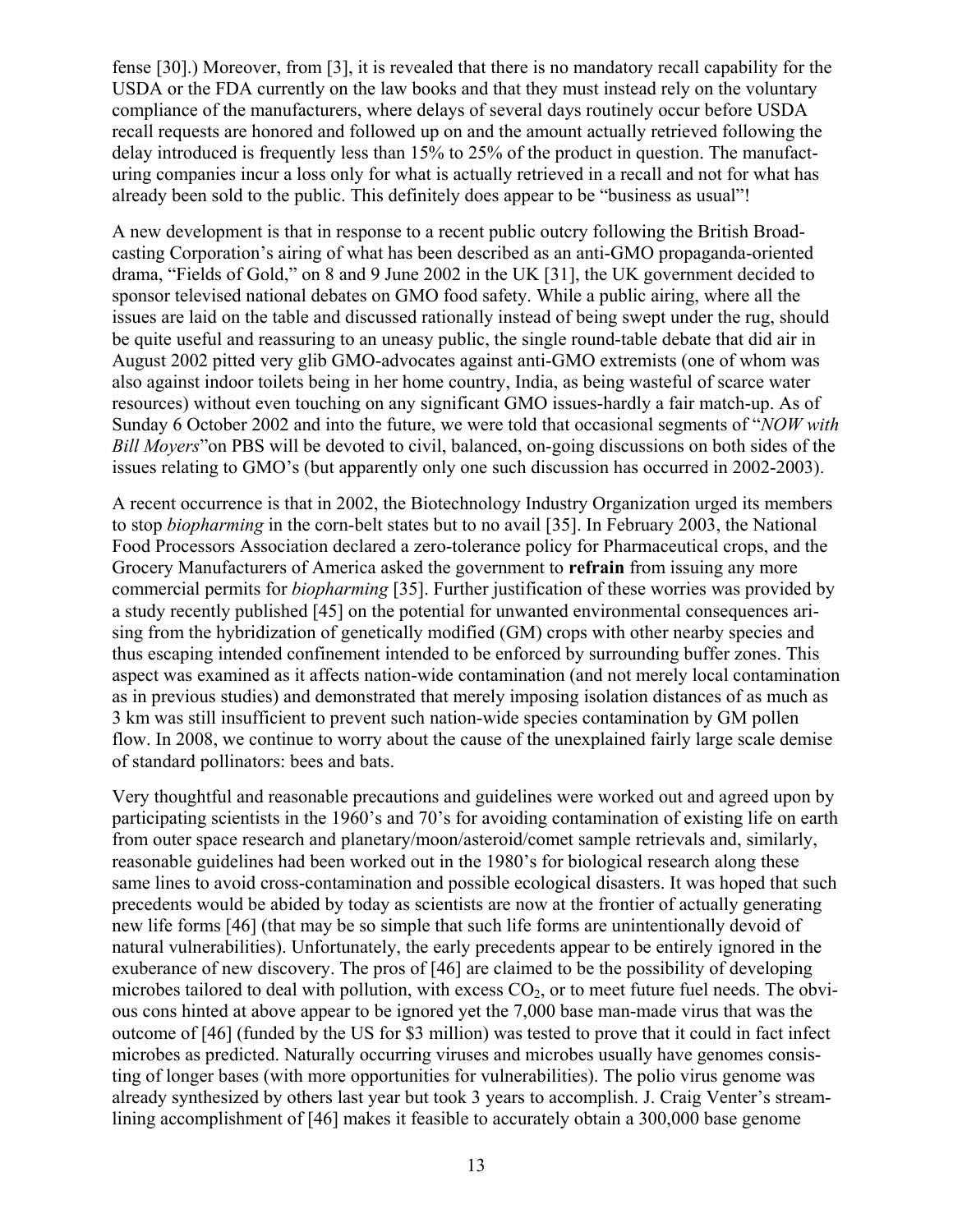synthesis in a matter of weeks. It was decided that the novel synthesis procedure of [46] would be published in the open literature describing all aspects because potential terrorists would not exploit it (when they have other easier paths available). Was this a gentleman's agreement or merely a "hope and a prayer"?

Ref. [56] quotes Drew Endy, an MIT researcher who organized the recent Colligate Engineered Biology Competition, "and whose work in synthetic biology is written about in a fairly recent issue of *Wired* magazine, states that we want to engineer biology and make sure that plenty of people know how to do it. It's important to the future stability of society."

In the future, "if terrorists and biohackers are able to design their own dangerous strains of smallpox or Ebola," Drew "Endy thinks it's important to have well-trained forces of good capable of creating" countermeasures consisting of "biological machines to seek and destroy malicious viruses" set loose "on the world" [56], [69].

What may possibly be considered very counterproductive is attempting to win converts or win arguments by hurling insults or engaging in yelling contests (as resorted to by some technologist on both sides of each issue), by protests and demonstrations (as Green Peace is known to exploit on occasion), by violence or by threats of violence (as the Earth Liberation Front is known to resort to). Hopefully, we should all be able to discuss and even disagree without being disagreeable since the outcome affects us all. A recent *Scientific American* editorial [50] calls for a moratorium on the "war of words" regarding GM food and cites findings from the U.N. Food and Agriculture Organizations (FAO) recent report entitled "State of Food and Agriculture 2003-3004". The FAO report states that science has overwhelmingly determined that GM food already on the market poses no risk to human health (although multiple-gene transformations, now in development, need further study). The editorial claimed that 4 million small-scale cotton farmers in China switched to planting insect-resistant GM cotton and that they reaped 20% higher yields while using 78,000 fewer tons of pesticides and observed a drop in the annual death rate among farm workers from pesticide poisoning. While impressive, this claim from [50] and those for GM rice in [71] somewhat contradict what is said about China in [34] and ignores the follow-up Lab tank confirmation of hypothesized dangers posed by GM Salmon if they escape into the wild [49](a negative GMO aspect reported in the same issue of *Scientific American* for which [50] supposedly also included).

#### **References**

- 1. *Harvest of Fear,* a Frontline/NOVA series that aired on the Public Broadcasting System (PBS), 2001.
- 2. *Cracking the Code of Life-the race to decode human DNA*, Frontline/NOVA series on PBS, 2001.
- 3. *Modern Meat*, Frontline/NOVA series on PBS, 2002.
- 4. "AIDS seen spur to Africa famine," *Boston Globe*, p. A1, 7 Oct. 2002.
- 5. "MIT scientists develop way to catch evolution in the act," *Boston Globe*, p. A-3, 10 Oct. 2002.
- 6. "Cancer fear halts test of gene cure," *Boston Globe*, p. A16, 4 Oct. 2002.
- 7. "Panel urges changes in research on humans," *Boston Globe*, p. A1, 4 Oct. 2002.
- 8. "Gene Therapy a Suspect in Leukemia-like Disease," *Science*, Vol. 298, No. 5591, p. 34, 4 Oct. 2002.
- 9. "Retrovirus blamed for giving boy leukemia," *New Scientist*, Vol. 176, No. 2364, p. 5, 12 Oct. 2002.
- 10. "New drugs target nearly 200 diseases," *Boston Globe*, p. D7, 23 Oct. 2002.
- 11. "White House Advisor Tapped to Head FDA," *Science*, Vol. 298, No. 5591, pp.36-37, 4 Oct. 2002.
- 12. "Monkey Virus Link to Cancer Grows Stronger," *Science*, Vol. 296, No. 5590, pp. 1012-15, 10 May 2002.
- 13. "Panel urges U.S. to tighten approval of gene-altered crops," *New York Times*, p. A19, 22 Feb. 2002.
- 14. "Review of Crops Altered by Genetics are 'Superficial'," *Wall Street Journal*, p. B6, 21 Feb. 2002.
- 15. "Judge will approve settlement on use of Starlink corn," *Wall Street Journal*, p. A4, 21 Feb. 2002.
- 16. "Drug Makers' Influence Pondered Eye on US Advice," *Boston Globe*, p. A1, 31 May 2001.
- 17. "Doctor Ties Statin Drugs to Muscle Aches," *Boston Globe*, p. A5, 21 Sept. 2002.
- 18. "Doctors Report Inducing Growth of New Blood Vessels in Heart," *Boston Globe*, p. A1, 24 Feb. 1998.
- 19. "The body's repair shop: Cells growing in transplant spur hope of regeneration," *Boston Herald,* 14 Apr. 2002.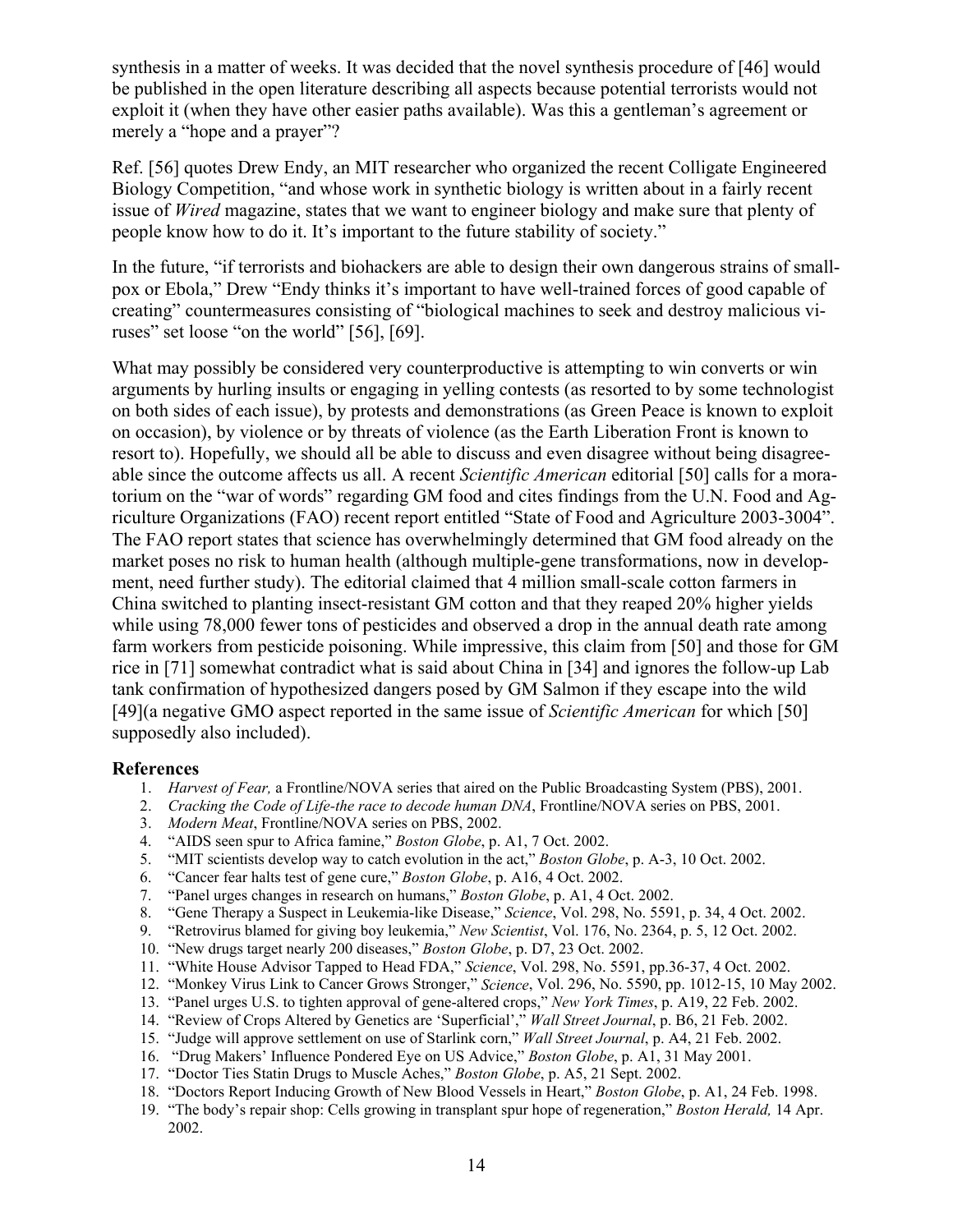- 20. "Study Raises Doubts on Adult Stem Cells," *Boston Globe*, p. A2, 6 Sept. 2002.
- 21. "British Biotech Company Criticized Over Cloned Pigs," (British) *Financial Times*, p. 15, 4 Jan. 2002.
- 22. "Researchers discover prostate cancer gene," *Boston Globe*, p. A-2, 10 Oct. 2002.
- 23. "Gene trial advised despite illness," *Boston Globe*, p. A-3, 11 Oct. 2002.
- 24. "Weedkillers could wipe out malaria," *New Scientist*, Vol. 176, No. 2364, p. 17, 12 Oct. 2002.
- 25. "Darkside of the genome: Genetic blueprints can hinder as well as speedup medical research," *New Scientist*, Vol. 176, No. 2364, p. 3, 12 Oct. 2002.
- 26. "Agency wants to Stop Shopping for Best Deal," *Science*, Vol. 296, p. 1953, 14 Jun. 2002.
- 27. "Critics Say Drug Trials Often a Marketing Tool," *Boston Globe*, p. A-1, 25 Jun. 2002.
- 28. "Escaped Farm Salmon Raise Alarm in Maine," *Boston Globe*, p. A1, 23 Feb. 2001.
- 29. "Critics hit FDA monitoring revamp," *Boston Globe*, p. D1, 23 Oct. 2002.
- 30. "Biotech's warrior," *Boston Globe*, p. C1, 16 Oct. 2002.
- 31. "TV Drama Sparks Scientific Backlash," *Science*, Vol. 296, p. 1949, 14 Jun. 2002.
- 32. "FDA Halts Gene Therapy Studies," *Boston Globe*, p. A16, 15 Jan. 2003.
- 33. "Last of the Big-Time Spenders?," *Science*, Vol. 299, No. 5605, pp. 330-333, 17 Jan. 2003.
- 34. "China Takes a Bumpy Road From the Lab to the Field," *Science*, Vol. 298, No. 5602, pp. 2317-2319, 20 Dec. 2002.
- 35. "Corn-belt farmers find modified crops tough sell," *Boston Globe*, p. A2, 20 Feb. 2003.
- 36. "Monarch butterflies rebounding nobly," *Boston Globe*, p. A4, 22 Feb. 2003.
- 37. "Move afoot to repeal new rule on 'organic'," *Boston Globe*, p. A15, 28 Feb. 2003.
- 38. "E.U. Starts a Chemical Reaction," *Science*, Vol. 300, p. 405, 18 Apr. 2003.
- 39. "System may curb biotech crop's genes," Boston Globe, p. C4, 7 Apr. 2003.
- 40. Burke, J. M., Rieseberg, L. H., "Fitness Effects of Transgenic Disease Resistance in Sunflowers," *Science*, Vol. 300, No. 5623, p. 1250, 23 May 2003.
- 41. "Harvard may ease rules on faculty ties to drug firms," *Boston Globe*, p. A1, 8 Jun. 2003.
- 42. "Rapid Evolution can Foil Even the Best-Laid Plans," *Science*, Vol. 300, No. 5621, p. 895, 9 May 2003.
- 43. "FDA opposes more biotech food rules," *Boston Globe*, p. D4, 18 Jun. 2003.
- 44. "Science, Nature Journals eye tightening disclosure policies," *Boston Globe*, p. A3, 3 Sept. 2003.
- 45. Wilkinson, M. J., Elliott, L. J., et al, "Hybridization Between Brassica napus and B. rapa on a National Scale in the United Kingdom," *Science*, pp. 457-459, Vo. 302, No. 5644, 17 Oct. 2003.
- 46. "Venter Cooks up a Synthetic Genome in Record Time," *Science*, Vol. 302, No. 5649, pp. 1307, 21 Nov. 2003.
- 47. "NIH accused of conflict of interest," *Boston Globe*, p. A2, 8 Dec. 2003.
- 48. "New marrow brings hope for kidney recipients," *Boston Globe*, p. A1, 8 Jan. 2004.
- 49. "Salmon Versus Salmon," *Scientific American*, p. 28, Aug. 2004.
- 50. "The Green Gene Revolution," *Scientific American*, p. 8, Aug. 2004.
- 51. Science, Vol. 306, No. 5704, p. 2014, 17 Dec. 2004. (also see p. 2167 of 24 Dec. 2004 and p. 1305 of 21 Nov. 2003).
- 52. "Total Class of painkillers said to pose heart risks," *The Boston Globe*, p. D2, Tuesday, 18 Jan. 2005.
- 53. "A Sick Agency in Need of a cure," *U.S. News & World Report*, Vol. 137, No. 21, pp. 32-33, p. 36, 13 Dec. 2004.
- 54. "Looking for Some Trouble," *U.S. News & World Report*, Vol. 137, No. 21, p. 36, 13 Dec. 2004.
- 55. Bernadine Healy, "What is a 'Safe' Drug?", *U.S. News & World Report*, Vol. 137, No. 21, p. 37, 13 Dec. 2004.
- 56. Scott [Kirshner@Large,](mailto:Kirshner@Large) "Collegians Engineering New Biology," *The Boston Globe*, pp. C-1, C-4, Mon., 24 Jan. 2005.
- 57. Henderson, D., "Pfizer Reveals Study Linking Celebrex to Heart Risks," *The Boston Globe*, p. A-1, Tues., 1 Feb. 2005.
- 58. Cook, G., "Heart Cells Discovery Raises Treatment Hopes," *The Boston Globe*, pp. A-1, A-18, 10 Feb. 2005.
- 59. Associated Press, "Study Links Painkiller to Cardiovascular Risks," *The Boston Globe*, p. F-4, 15 Feb. 2005.
- 60. Henderson, D., "FDA will Scrutinize Disputed Drugs," *The Boston Globe*, pp. F-1, F-4, 15 Feb. 2005.
- 61. Henderson, D., "FDA to Create Board to Monitor Drug Safety," *The Boston Globe*, pp. A-1, A-15, 16 Feb. 2005.
- 62. "Up & Down Wall Street," *Barron's*, p. 6, 21 Feb. 2005.
- 63. Globe Wire Services, "FDA Clears Graham to Present Findings: scientist feared agency reprisals," *The Boston Globe*, p. C-32, 17 Feb. 2005.
- 64. Kaufman, M., "FDA Panel Opens Door for Return of Vioxx," *The Washington Post*, p. A-1, 19 Feb. 2005.
- 65. Harris, G., "F.D.A. Official Admits 'Lapses' on Vioxx," *The New York Times*, p. A-16, 2 Mar. 2005.